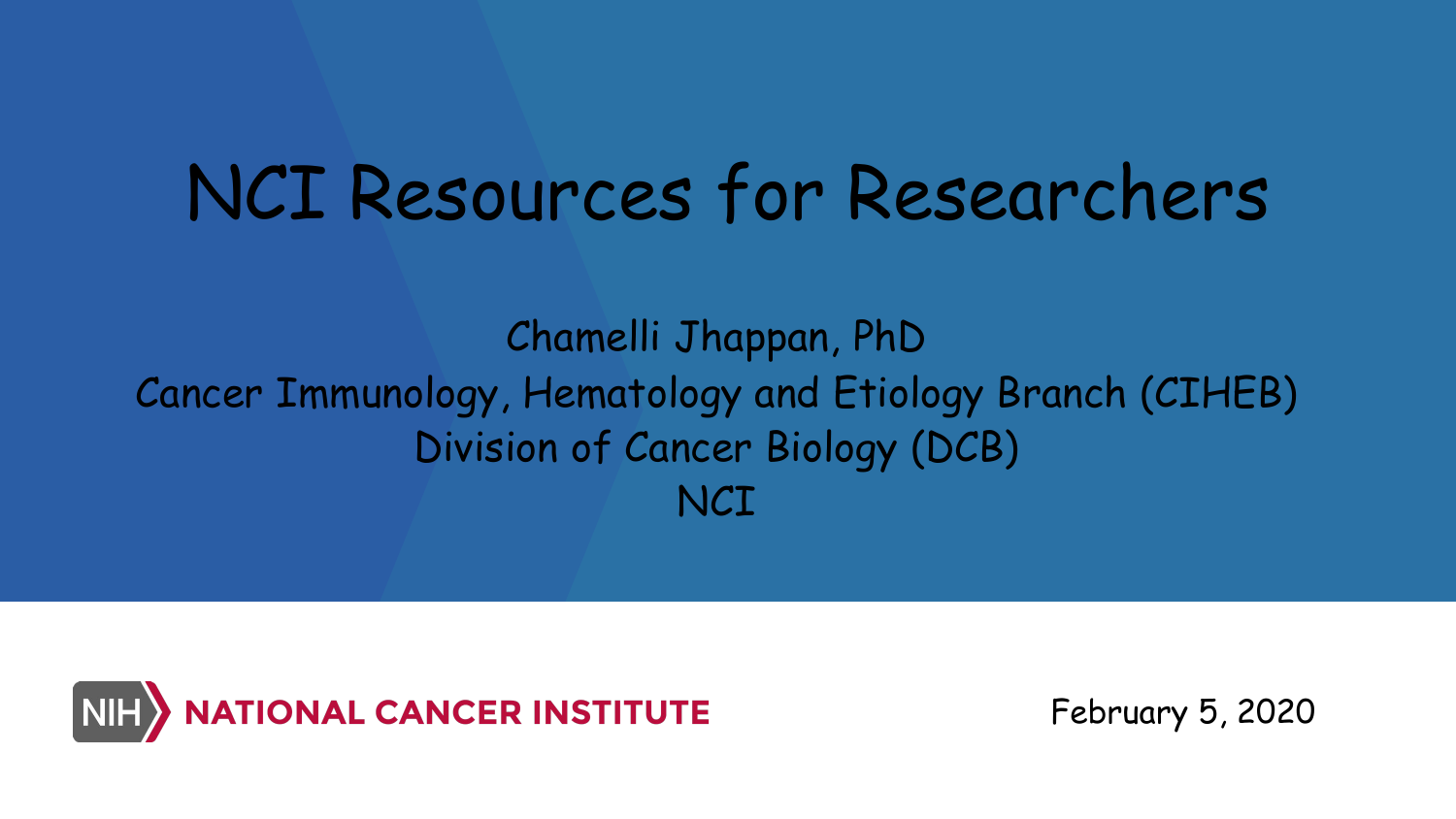## **NCI** *Experimental Resources* **for Researchers**

### **Databases**

## **Animal Models/Cell Lines**

## **Clinical Resources**

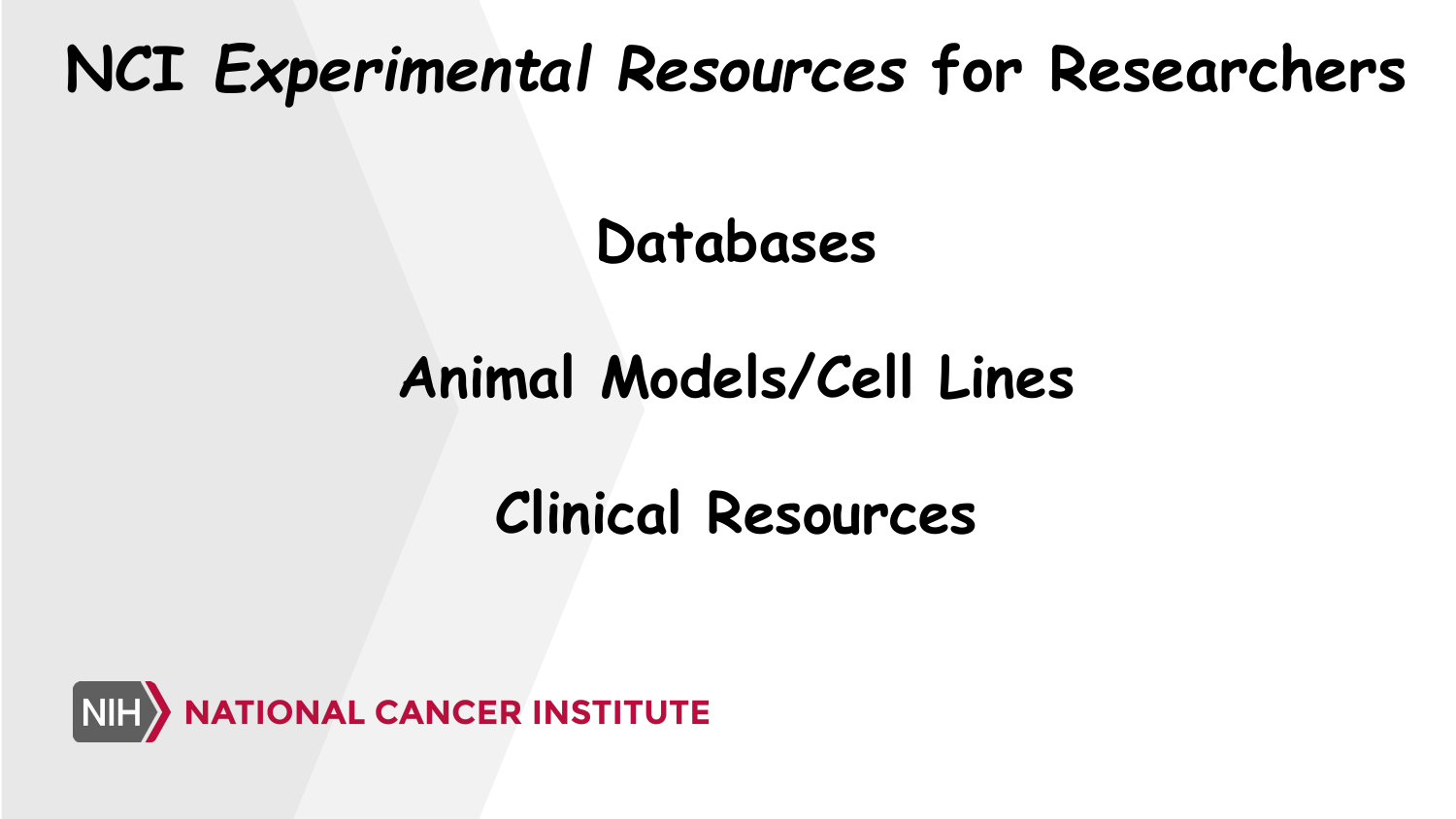## **NCI-Supported Databases**

# • SEER

## • TCGA

**NIH NATIONAL CANCER INSTITUTE**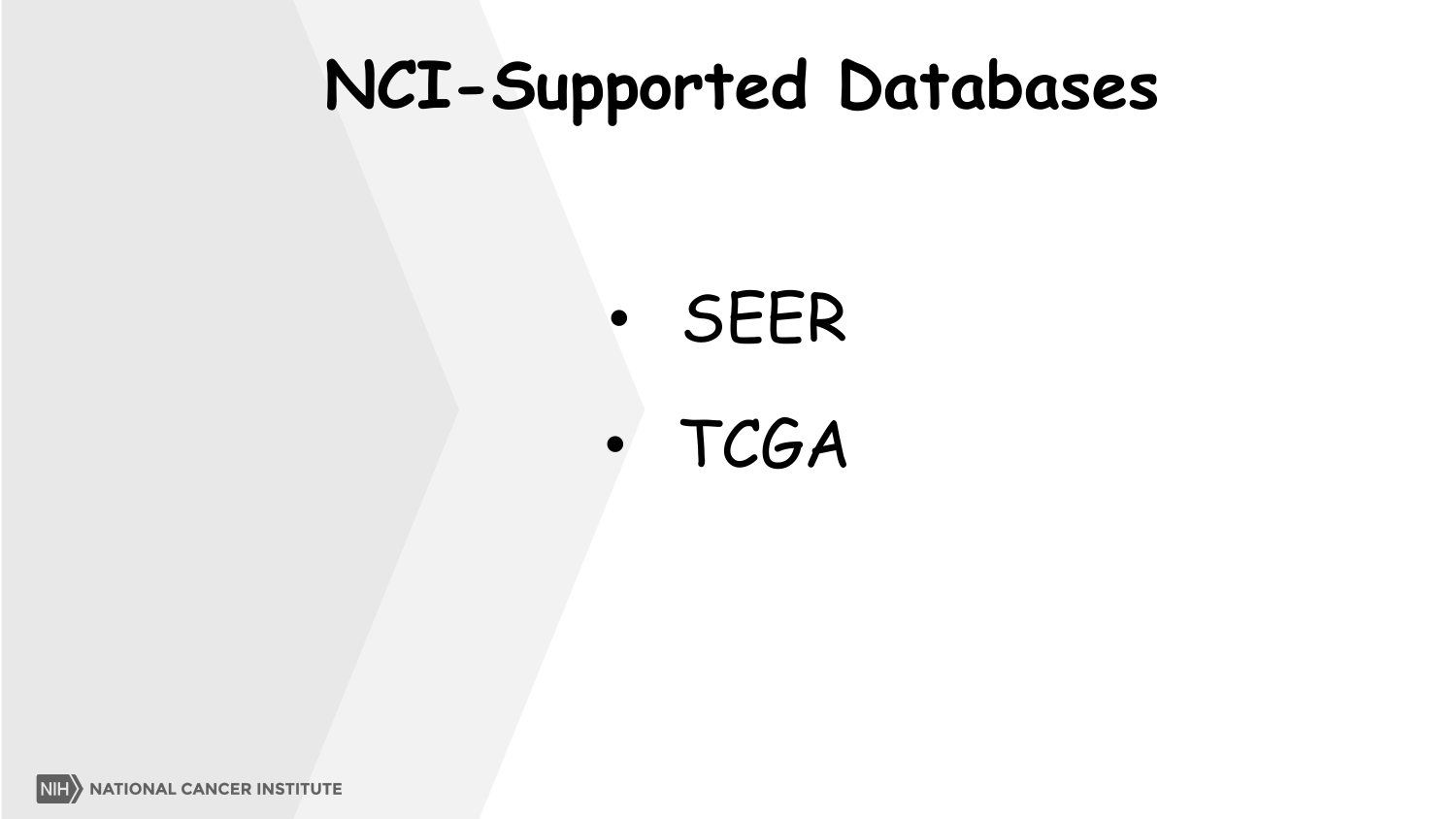### **The Surveillance, Epidemiology, and End Results Program (SEER)**

(<https://seer.cancer.gov/>)

- Provides information on cancer statistics
- Cancer data from registries covering 35% of the U.S. population
- SEER is managed by the Surveillance Research Program (SRP) in the Division of Cancer Control and Population Science (DCCPS), NCI
- Data includes cancer incidence and population data associated by age, sex, race, year of diagnosis, and geographic areas
- Releases new research data every spring based on the previous November's submission of data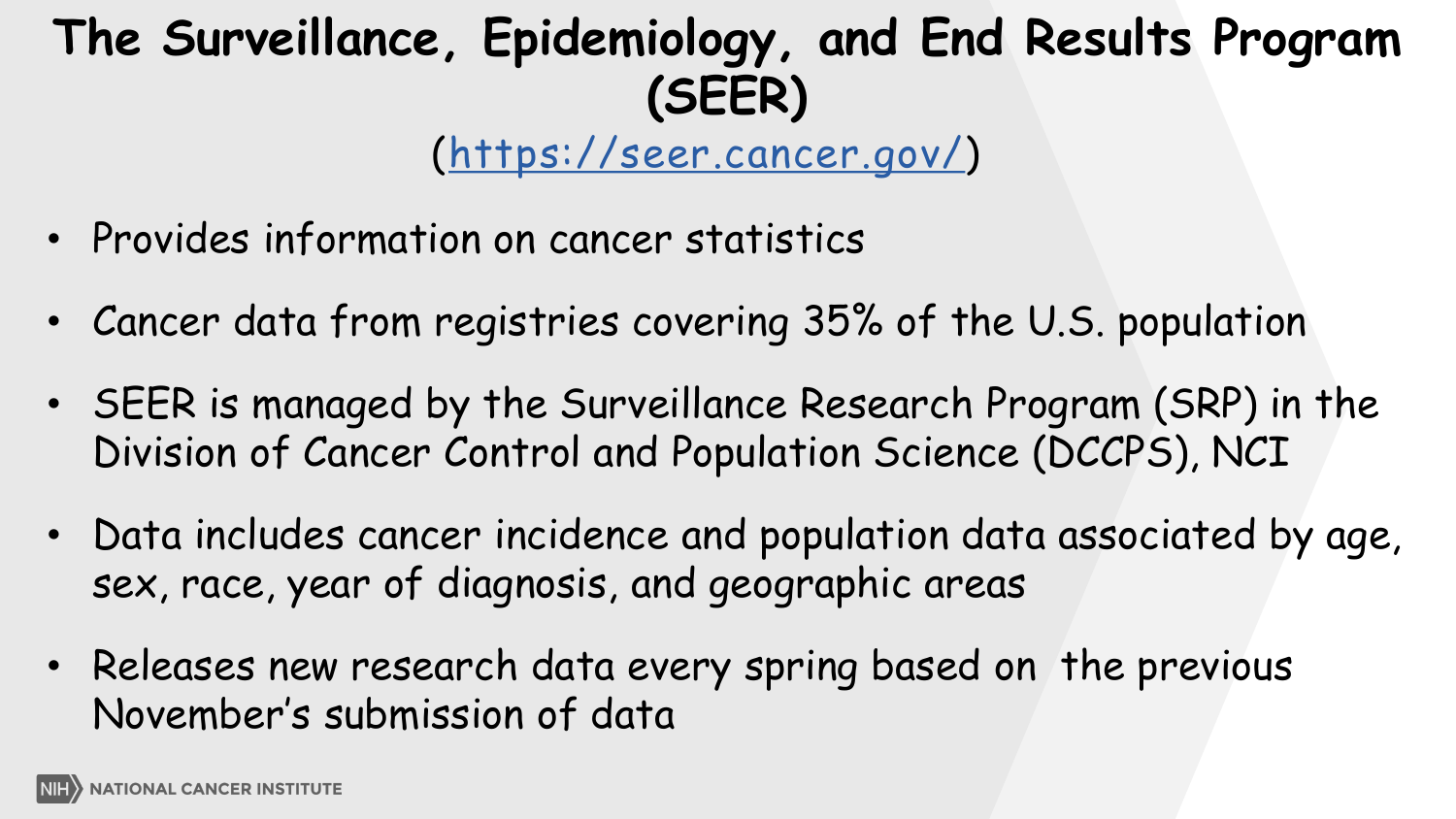## **The Cancer Genome Atlas (TCGA)** (https://cancergenome.nih.gov)

- Collaboration between NCI and the National Human Genome Research Institute (NHGRI)
- Sequencing information from tumor and matched normal tissue from over 11,000 patients
- TCGA dataset is made up of more than two petabytes of genomic data
- Generated a tremendous amount of information on about 33 different types of cancer

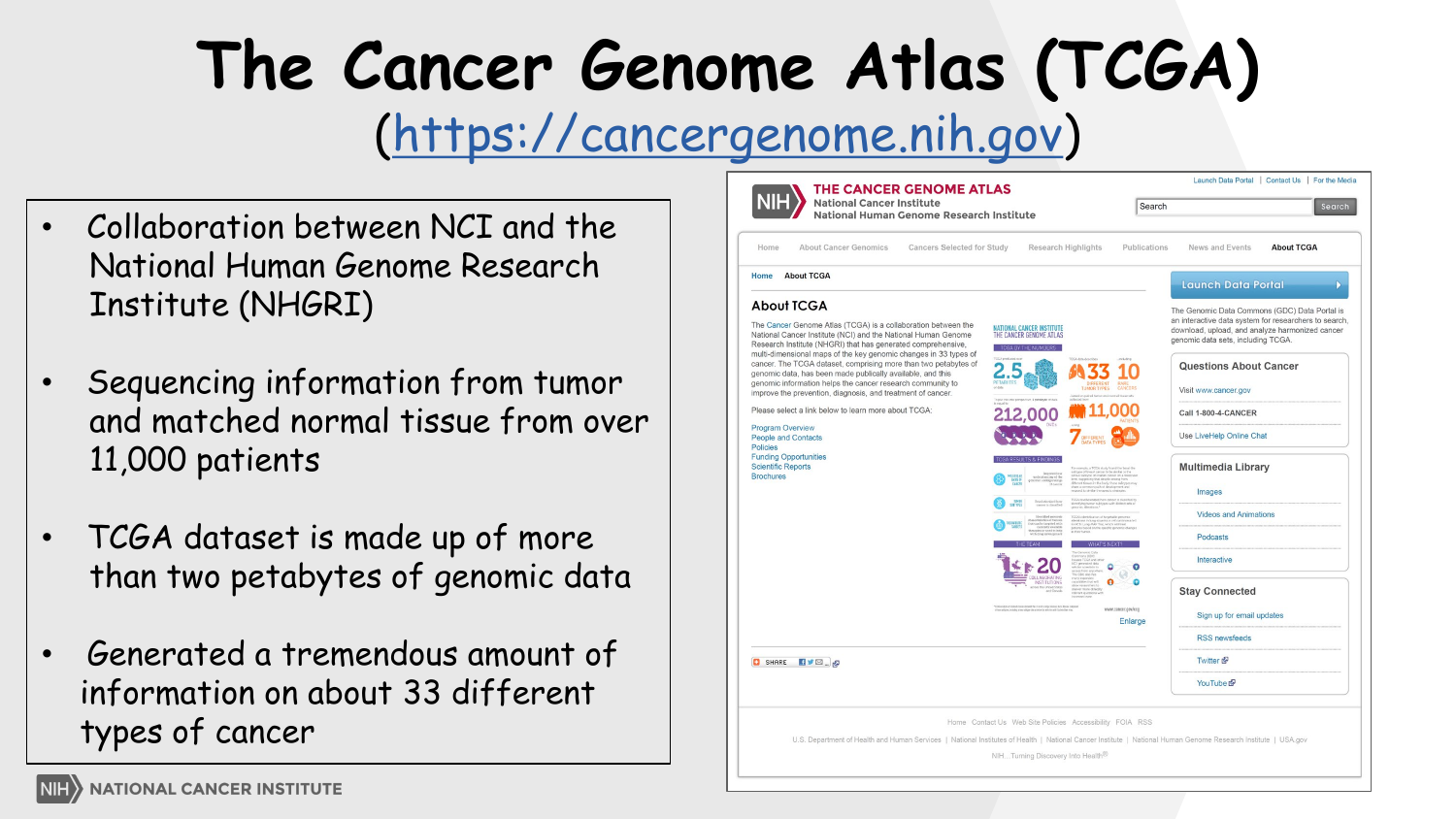# **NCI Mouse Repository**

([https://frederick.cancer.gov/science/technology/mouserepository\)](https://frederick.cancer.gov/science/technology/mouserepository)

#### Mouse cancer models

- Request frozen embryos or sperm
- Researchers are encouraged to submit their cancer models to the NCI mouse repository for archiving and distribution

### miRNA Embryonic Stem Cell Collection

- ES cells overexpressing microRNAs
- MicroRNAs are GFP labeled
- MicroRNA expression is inducible



Ordering miR ES Cells/requirements

- Must have NIH funding
- Distribution is prioritized
- Pay a shipping fee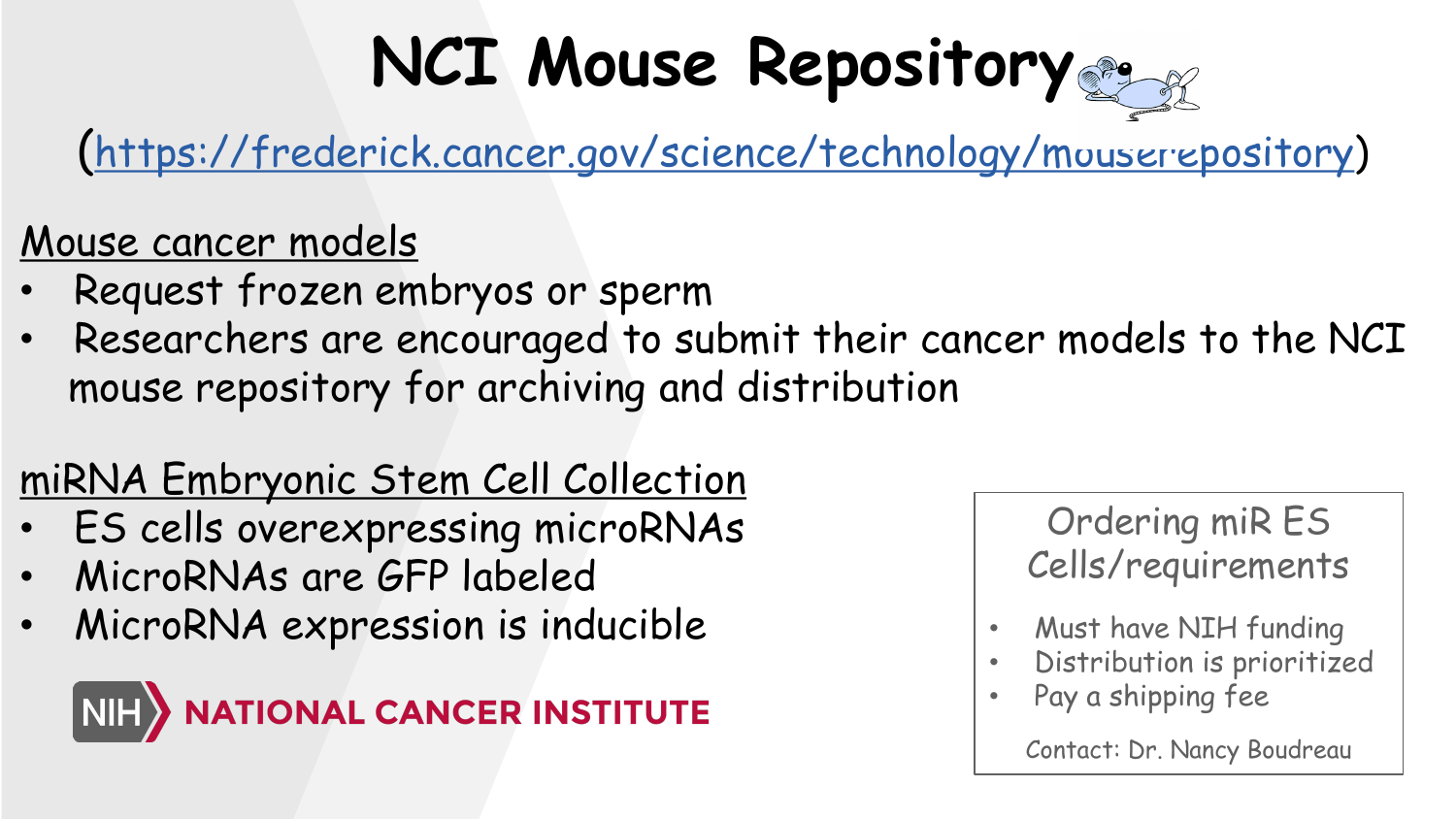### **Developmental Therapeutics Program**

<https://dtp.cancer.gov/repositories/default.htm>

#### • [Repository of Tumors and Tumor Cell Lines](https://dtp.cancer.gov/organization/btb/docs/DCTDTumorRepositoryCatalog.pdf)

Transplantable *in vivo*-derived tumors and *in vitro*-established tumor cell lines from various species

#### • [Repository of Patient-Derived Models](https://pdmr.cancer.gov/)

Early-passage, clinically annotated Patient-Derived Models (PDMs) comprised of patient-derived xenografts (PDXs) and in vitro patientderived cell cultures (PDCs) including mixed cell populations, clonal cell lines, and fibroblast cell lines.

#### • Repository of Chemical Agents — [Small Molecules and Isolated Natural Products](https://dtp.cancer.gov/organization/dscb/obtaining/default.htm)

More than 200,000 synthetic compounds and pure natural products for non-clinical research purposes

#### • [Repository of Natural Products](https://dtp.cancer.gov/organization/npb/introduction.htm)

170,000 extracts from samples of more than 70,000 plants and 10,000 marine organisms collected from more than 25 countries, more than 30,000 extracts of diverse bacteria and fungi

#### • Repository of Biologicals — [Monoclonal Antibodies, Cytokines and Cytokine Standards](https://ncifrederick.cancer.gov/Research/Brb/Home#/preclinicalRepository)

Bulk cytokines, monoclonal antibodies, and cytokine standards

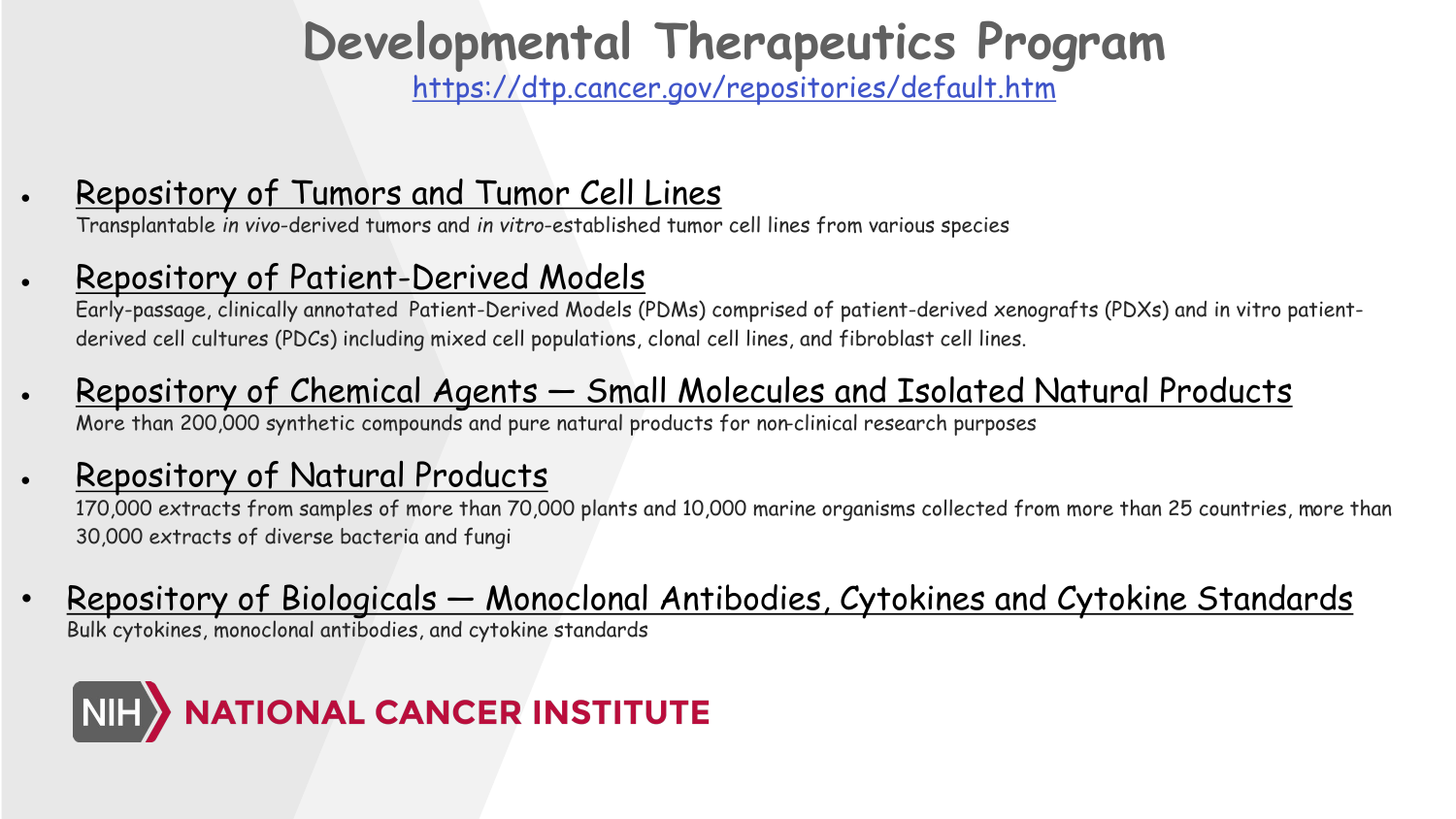### **NCI-60 Human Tumor Cell line**

[\(https://dtp.cancer.gov/discovery\\_development/nci-60/\)](https://dtp.cancer.gov/discovery_development/nci-60/)

- Representative cancers: leukemia, melanoma, lung, colon, brain, ovary, breast, prostate, and kidney cancers
- Used to identify and characterize novel compounds with growth inhibition or killing of tumor cell lines

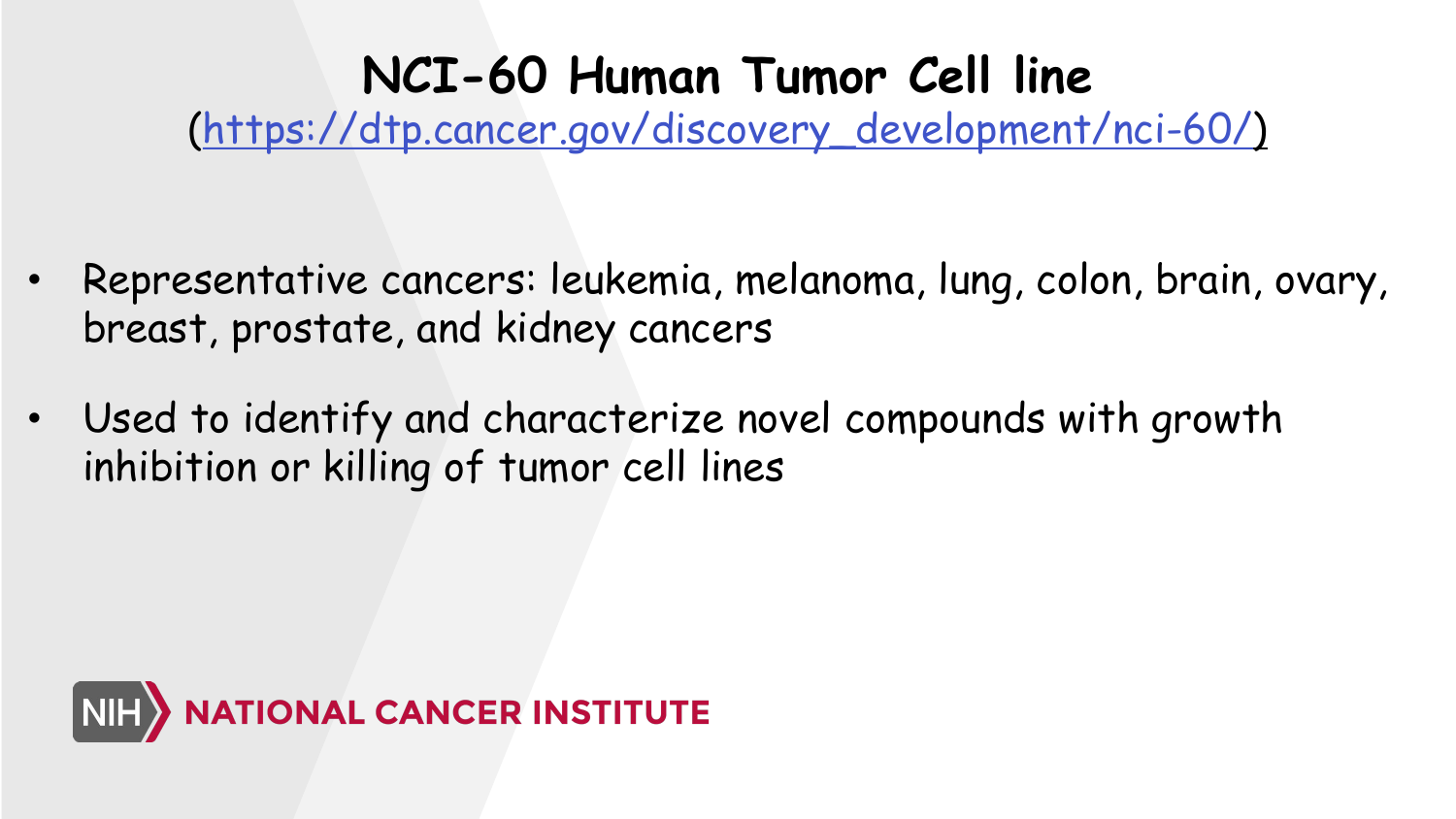# **Annotated Biospecimens**



### National Clinical Trials Network Navigator (NCTN Navigator) [\(https://navigator.ctsu.org/navigator/login](https://dtp.cancer.gov/discovery_development/nci-60/))

- For cancer researchers interested in conducting studies using specimens and clinical data collected from cancer treatment trials
- Includes information about specimens, such as tumor and blood samples, donated by patients in NCI-sponsored clinical trials

**Navigator Process Flow** 

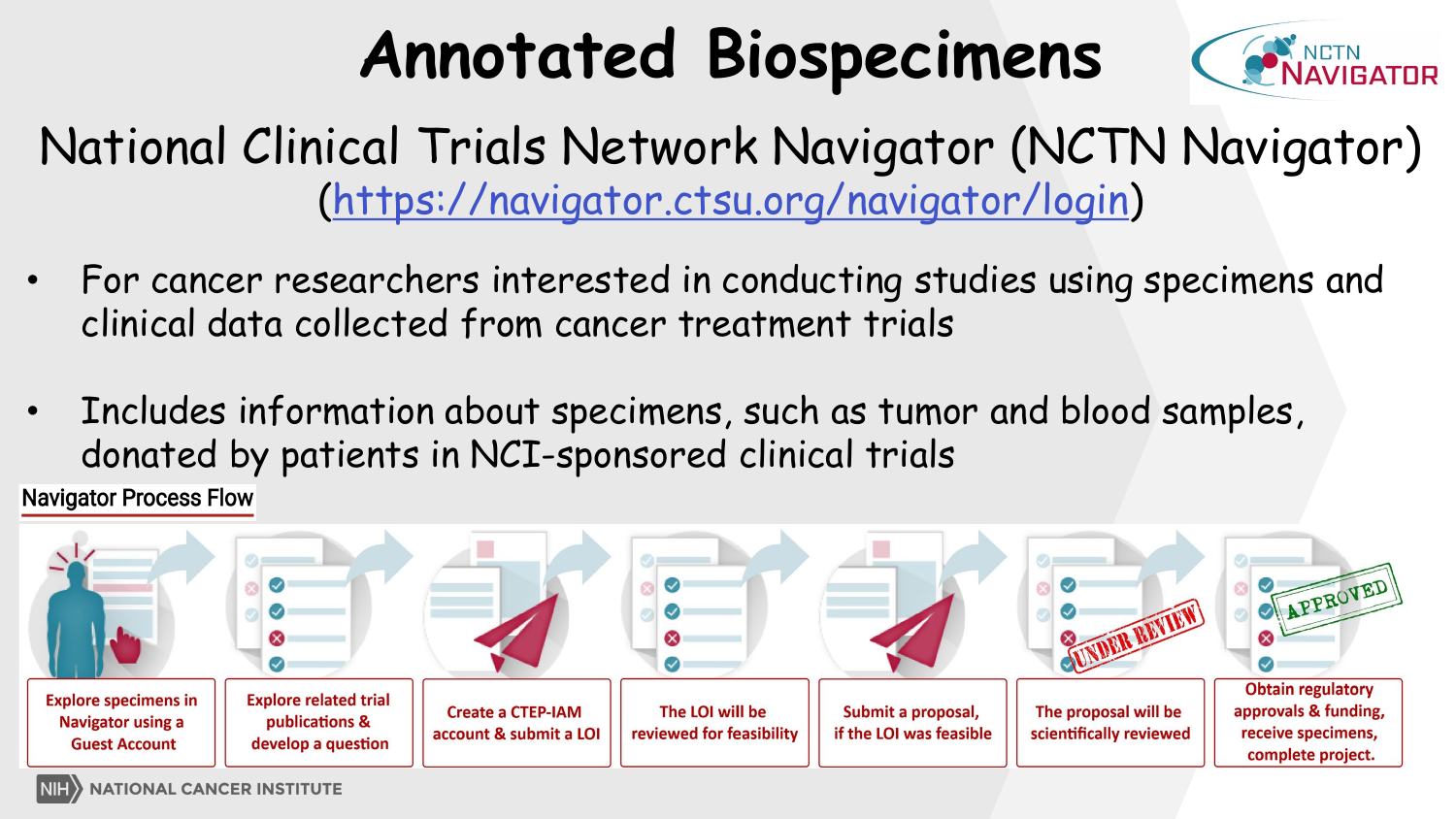### **NCI Patient-Derived Models Repository (PDMR)** (<https://pdmr.cancer.gov/>)

Generated from primary and metastatic tumor tissues and blood specimens supplied by NCI-supported clinical trials and NCI-designated Cancer Centers

- Patient-derived xenografts
- Patient-derived tumor cell cultures
- Cancer associated fibroblasts
- Patient-derived organoids

Will include a limited amount of patient data:

- Previous clinical therapies
- Smoking history
- Race/ethnicity
- Representative sequence for a sub-set of PDXs for a targeted gene
- panel, whole exome, and RNASeq
	- Will also accept previously derived PDX models developed at external sites

**10**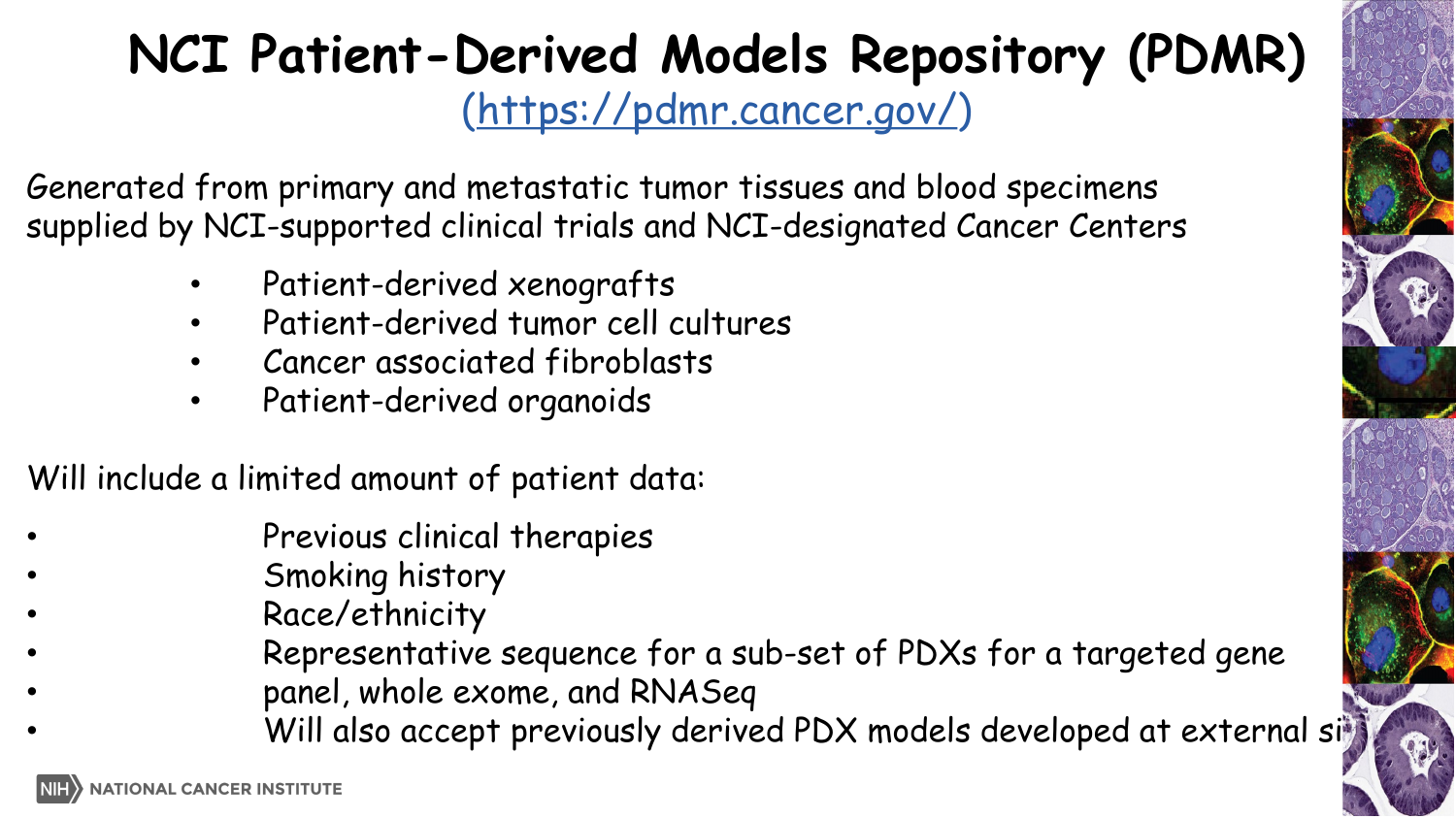### **NCI Manufacturing for multi-center CART cell trials at the Frederick National Lab for Cancer Research (FNLCR)** 1





Contact: Anthony Welch Ph.D. (welcha@mail.nih.gov)

CART-T Cell Development at NCI Biopharmaceutical Developent Program (BDP)

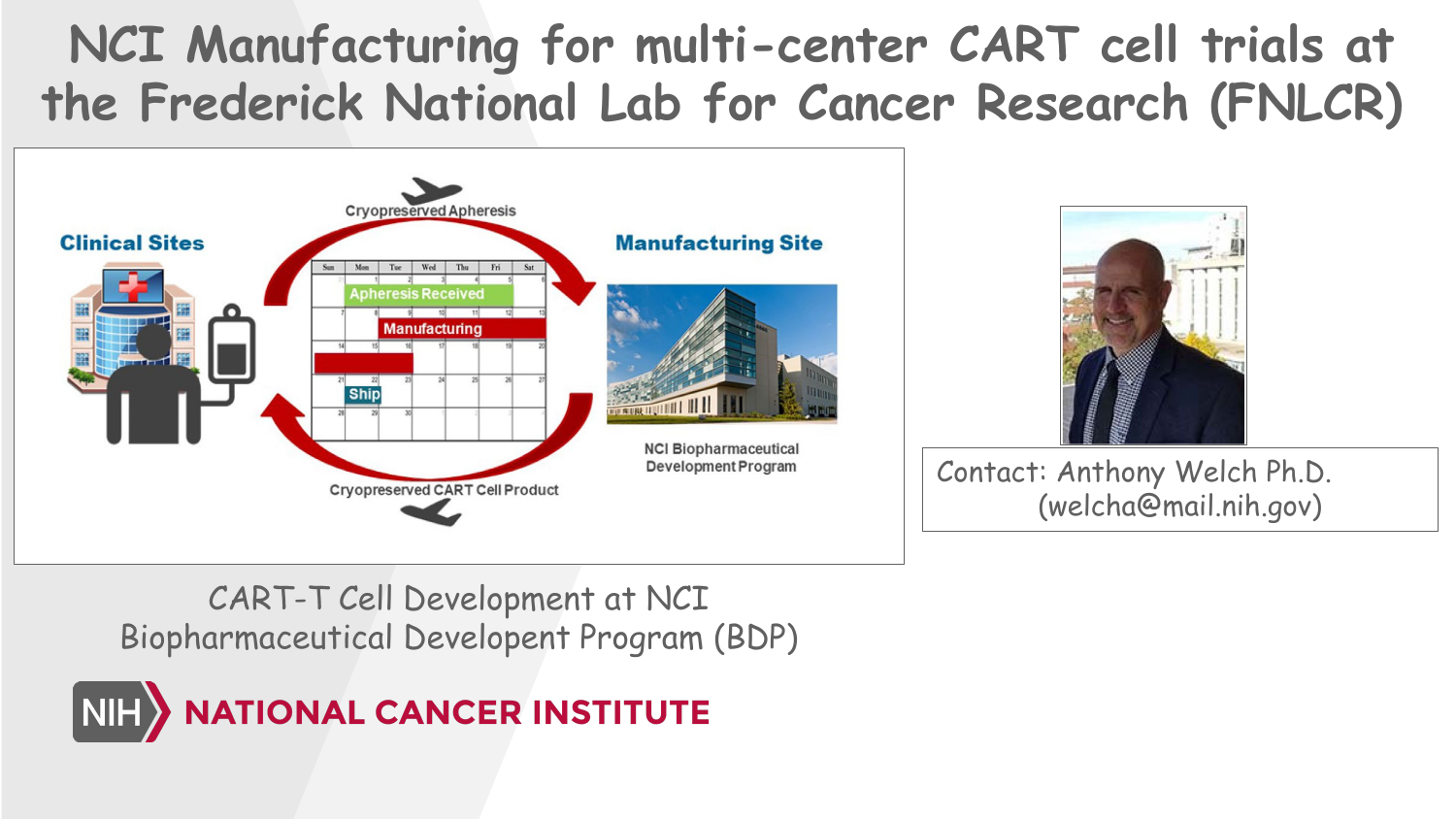## **How are Experimental Resources Developed by NCI?**

- Feedback from researchers
- Workshop or Think Tank asking leaders in cancer research to let us know how we can help them
- Approvals from NCI leadership
- PDMR process began in 2012, resource active 4/2018

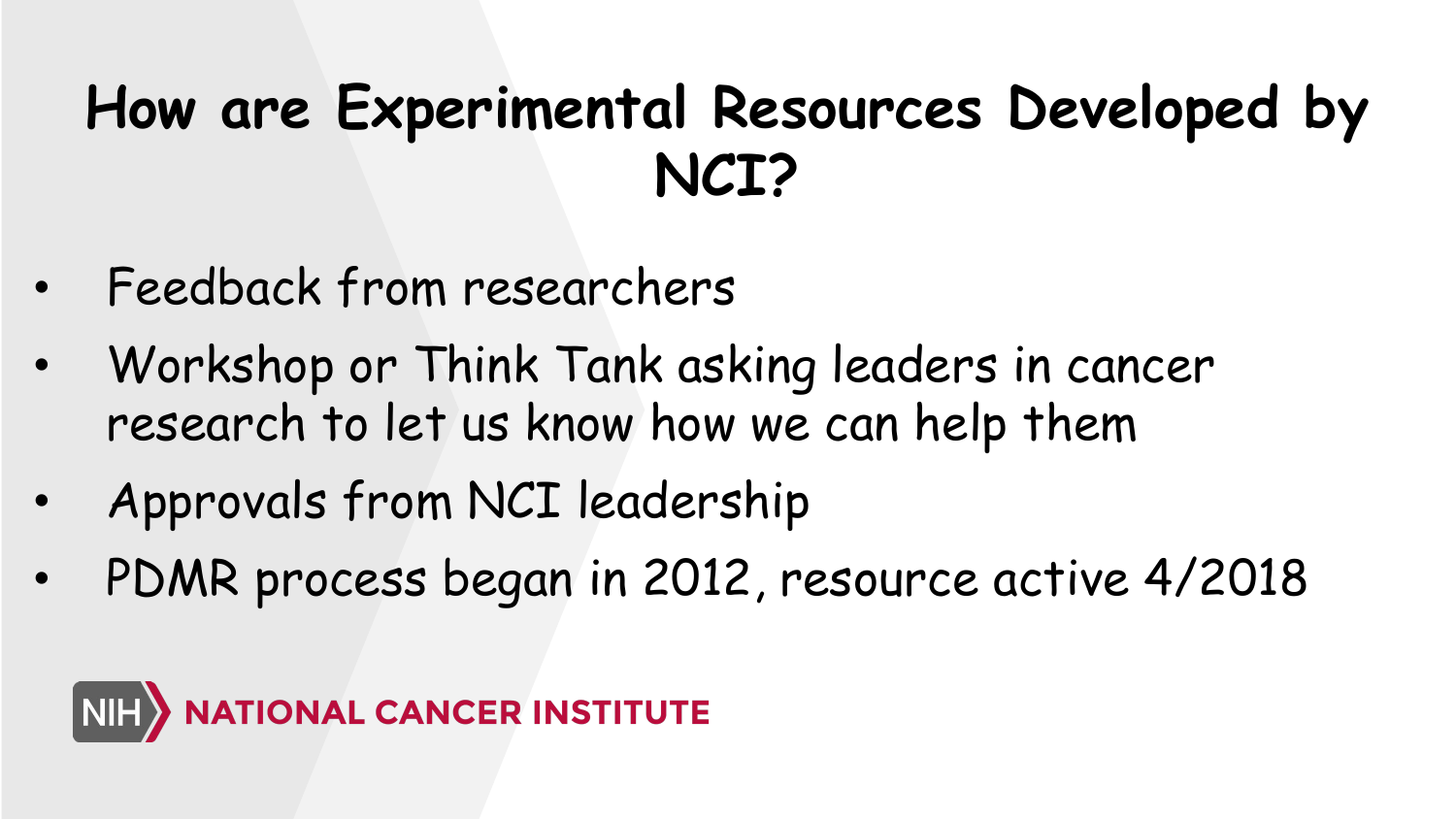# Additional NCI Resources…. <sup>1</sup>

- Physical Sciences in Oncology Bioresource (<https://physics.cancer.gov/bioresources/>)
- [Ras Initiative \(https://www.cancer.gov/research/key](https://www.cancer.gov/research/key-initiatives/ras)initiatives/ras/outreach/reference-reagents)
- Informatics Technology for Cancer Research ([https://itcr.cancer.gov/sites/default/files/ITCR\)](https://itcr.cancer.gov/sites/default/files/ITCR)
- Clinical Proteomic Tumor Analysis Consortium [\(https://proteomics.cancer.gov/programs/cptac](https://proteomics.cancer.gov/programs/cptac))
- Cooperative Human Tissue Network [\(https://www.chtn.org/](https://www.chtn.org/))